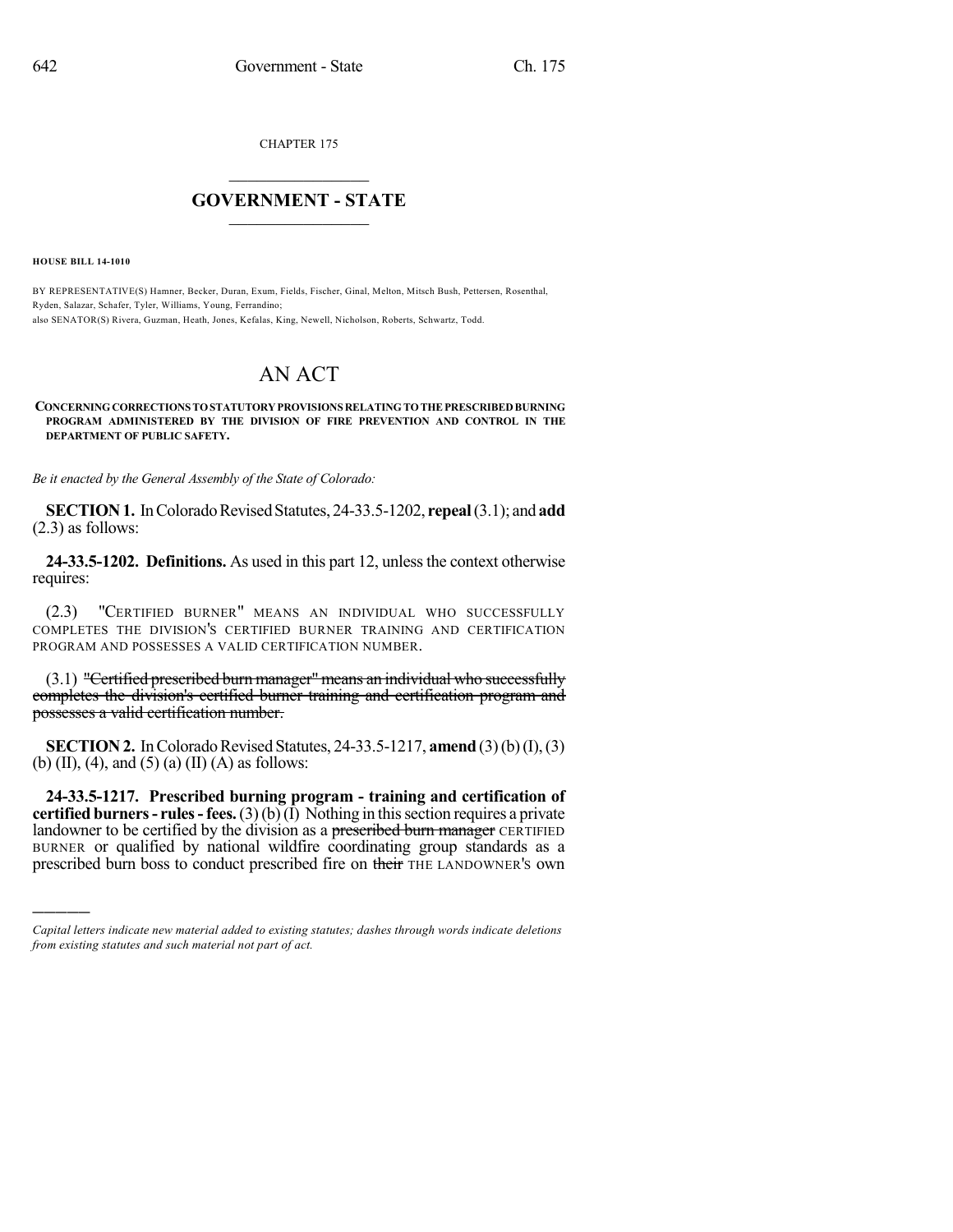## property.

(II) A private landowner or the landowner's designee who is certified by the division as a prescribed burn manager CERTIFIED BURNER or qualified by national wildfire coordinating group standards as a prescribed burn boss is not liable for any civil damages for acts or omissions made in good faith resulting in damage or injury caused by fire or smoke resulting from prescribed burns they conduct on their THE LANDOWNER'S own property and in compliance with applicable state laws and local ordinances, unless such private landowner's or designee's acts or omissions are grossly negligent or willful and wanton.

(4) The director, by rule, may establish a fee at an amount not to exceed the amount required to recover all direct costs that the division incurs in providing training to and processing applicationsfor personsseeking certification as certified prescribed burn managers BURNERS pursuant to this section. Any fees so collected shall be deposited into the firefighter, first responder, hazardous materials responder, and prescribed fire training and certification fund created in section 24-33.5-1207.

(5) (a) The director, in consultation with the Colorado state forest service as described in part 3 of article 31 of title 23, C.R.S., and in accordance with article 4 of this title:

(II) Shall adopt rules and standards:

(A) Pertaining to the training and certification of prescribed burn managers CERTIFIED BURNERS, including training components; application processes; qualification for and terms and durations of certification; types of certification, if applicable; grounds and processes for renewal, suspension, and revocation of certifications; and training, certification, and renewal fees; and

**SECTION 3.** In Colorado Revised Statutes, 24-33.5-1217.5, **amend** (1) (c) introductory portion, as follows:

**24-33.5-1217.5. Minimumprescribed burning standards.** (1) The prescribed burning standards adopted by the director pursuant to section 24-33.5-1217 (5) (a) (II) (B) must, at a minimum:

(c) Require at least one person, who must be either certified by the division as a prescribed burn manager or qualified by national wildfire coordinating group standards as a prescribed burn boss at the level commensurate with the complexity of the burn, to be present on site:

**SECTION 4.** In Colorado Revised Statutes, 24-33.5-1217.7, **amend** (1) as follows:

**24-33.5-1217.7. Escaped prescribed fires.** (1) If a prescribed fire exceeds the control capability of on-site resources, the fire is deemed to be escaped, and contingency SUPPRESSION actions shall be taken immediately to bring the escape under control.